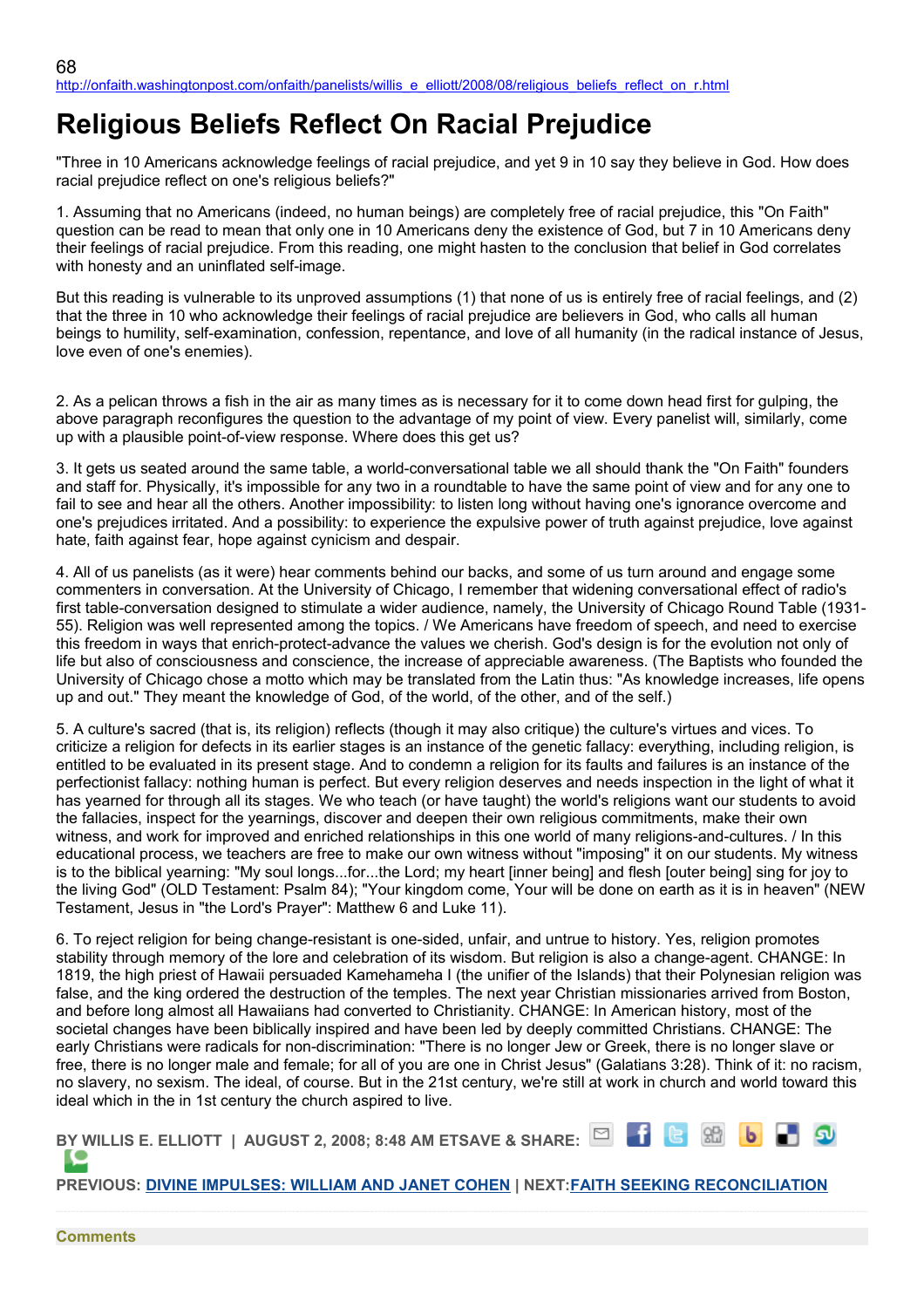## RESPONSE TO MR. MARK:

Your comment makes sense not only societally but also biblically: "in Christ" (by which Paul means in church, in the Christian community), in-world distinctions of race, ethnicity, social position, gender are irrelevant (Galatians 3:28). That is the vertical FACT (in the relation of each to Christ, to God) & the horizontal IDEAL (in relation to each other). A horizontal fact is the "natural" flowing together of the like-minded. At a party, women & men from each other. In a school cafeteria, blacks & whites from each other. If this occurs in the comparatively superficial activites of partying & eating, how much more should we expect it in the deepest social activity, namely, worship? The separation is, as I said, "natural."

Some think we should fight against nature, forcing (human) integration against (natural) segregation.

Forced busing of school-children was a disaster in Boston & elsewhere, & the % of integrated schools has declined. My wife & I worship in an integrated church, & a half-century ago I was president of an integrated church body (The Midwest Council of Community Churches). That year, 1958, my wife & I were in a Community Churches delegation to the Middle East, the delegation having an equal number of blacks & whites.

The chief impediment to integrated worship is not racial (in the skin-color sense) but ethnic (in the cultural sense): the emotional content of black African worship (of whatever relgion, & wherever) is much higher than the emotional content of Caucasian worship.

In America, slaves were invited to Caucasian worship (separation being respected: blacks in balconies), but preferred to form their own churches. After 1968 (the death of Martin Luther King Jr.), many white churches were eager to have blacks come to worship, but often got this reponse: "We're not interested in your worship, it's so different from ours; we didn't want to come to your church; we just didn't want to feel uninvited." (As a pastor during the 1950s, I was eager that our Sunday-morning congregation not be all-white.)

You ask, "What does it say of Christianity" when

church worship is segregated? This question should be in a trialog with two other questions: (1) What does it say of society, America? & (2) What does it say of human nature?

Thanks for your column. On this issue, you & I are on the same page.

**POSTED BY: WILLIS E. ELLIOTT, PANELIST | AUGUST 5, 2008 10:29 AM [REPORT OFFENSIVE COMMENT](mailto:blogs@washingtonpost.com?subject=On%20Faith%20Panelists%20Blog%20%20%7C%20%20Willis%20E.%20Elliott,%20panelist%20%20%7C%20%20Religious%20Beliefs%20Reflect%20On%20Racial%20Prejudice%20%20%7C%20%204413938&body=%0D%0D%0D%0D%0D================%0D?__mode=view%26_type=comment%26id=4413938%26blog_id=618)**

## Dear Rev Elliot -

Suppose, like me, you consider our nation's over-dependence on religion to be one of its most egregious vices? Who then does the critique of said vice? Surely, not religion.

A story on CNN's website today states that only 5% of America's churches are integrated, and that half of those 5% that are integrated are on their way to becoming exclusively black or exclusively white.

What does it say of Christianity when Sunday services are the LAST place in America where segregation seems to be not only tolerated, but "the way things are and forever shall be?" In a country where the workplace, the public square, politics, sports and entertainment are fully integrated, does it not make you wonder why Christianity IN PRACTICE cannot seem to get with the integration program?

What kind of "stability" is Christianity supporting through such segregation?

In what way is Christianity acting as a "change agent" in integrating itself?

Perhaps Christian churches should be forced to integrate? If not, why not?

Thanks in advance for your comments.

**POSTED BY: MR MARK | AUGUST 4, 2008 4:58 PM [REPORT OFFENSIVE COMMENT](mailto:blogs@washingtonpost.com?subject=On%20Faith%20Panelists%20Blog%20%20%7C%20%20Mr%20Mark%20%20%7C%20%20Religious%20Beliefs%20Reflect%20On%20Racial%20Prejudice%20%20%7C%20%204411498&body=%0D%0D%0D%0D%0D================%0D?__mode=view%26_type=comment%26id=4411498%26blog_id=618)**

## RESPONSE TO ASH:

Your notions of Christianity in Hawaii are secular-revisionist gibberish. Face a few facts:

(1) The 1820 missionaries were distressed that the king had ordered the complete destruction of everything visible of the old Polynesian religion, & what we know of it we know because the CHRISTIAN missionaries were concerned that it not be lost to

history: they did interviews, & sketched the remains of the temples, especially the statues; (2) The missionaries reduced the Hawaiian language to writing, produced both a grammar & a dictionary, & translated the entire Bible from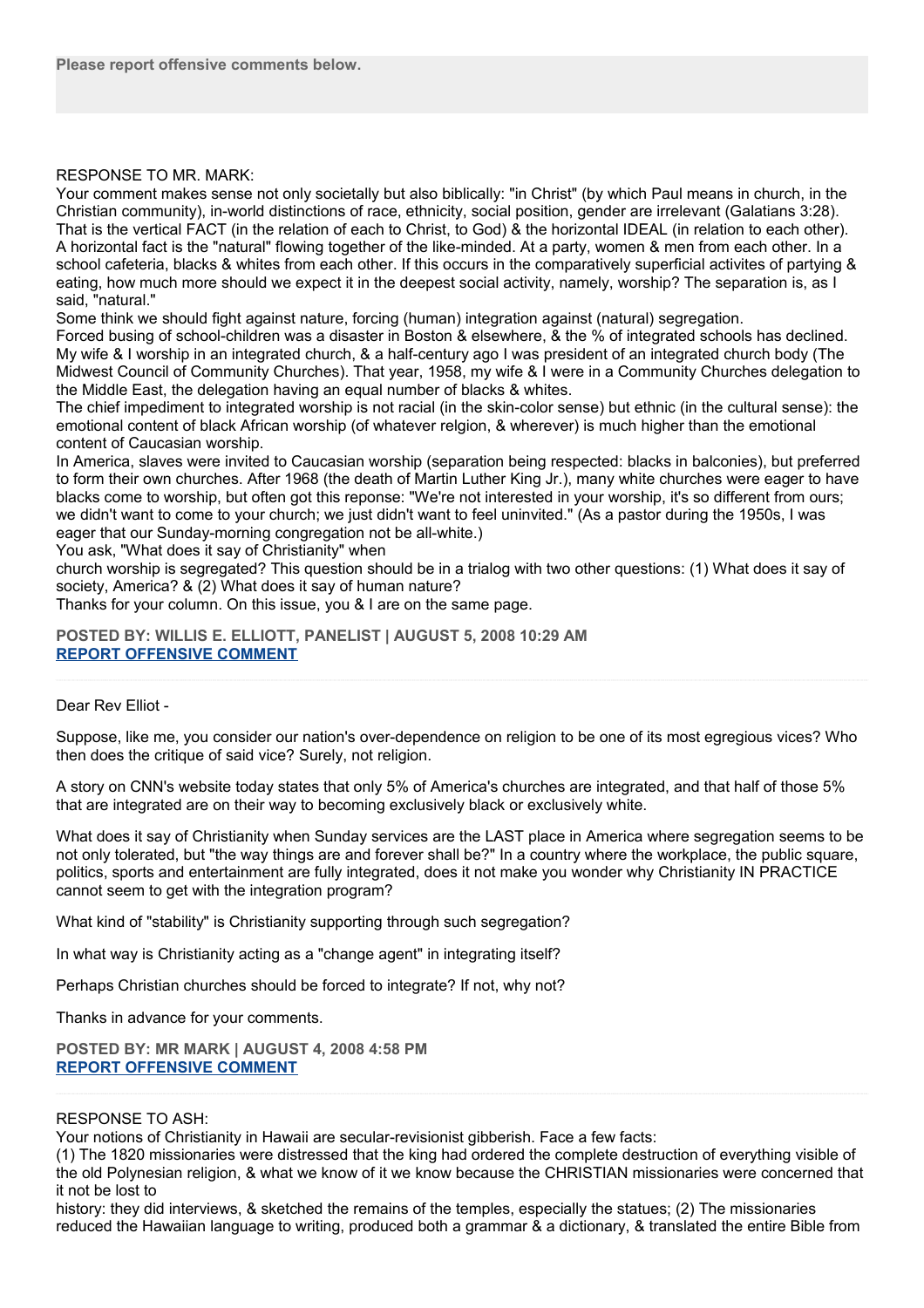Hebrew/Aramaic/Greek into Hawaiian; (3) By example & teaching, the missionaries greatly reduced social violence, & were convincing partly because they refused any form of coercion in promoting their Christian faith. (4) The missionaries did no colonizing, though an unintended effect of their work was to further open Hawaii to the West -"further," because traders got to Hawaii more than a generation before the missionaries. (5) I learned sufing from a missionary in Hawaii.

**POSTED BY: WILLIS E. ELLIOTT, PANELIST | AUGUST 3, 2008 6:20 PM [REPORT OFFENSIVE COMMENT](mailto:blogs@washingtonpost.com?subject=On%20Faith%20Panelists%20Blog%20%20%7C%20%20Willis%20E.%20Elliott,%20panelist%20%20%7C%20%20Religious%20Beliefs%20Reflect%20On%20Racial%20Prejudice%20%20%7C%20%204408972&body=%0D%0D%0D%0D%0D================%0D?__mode=view%26_type=comment%26id=4408972%26blog_id=618)**

On Faith - please remove this obnoxious self-serving spammer's inappropriate posts. He's infected most of the threads here with his deviant racist nonsense.

This poster is trolling continuously and will spam his nonsense at every opportunity when left unscreened. This has been going on for well over a year.

You are losing potential posters/participators with this narcissist allowed to post his offensive garbage at will.

Thank you.

**POSTED BY: ANONYMOUS | AUGUST 3, 2008 5:02 PM [REPORT OFFENSIVE COMMENT](mailto:blogs@washingtonpost.com?subject=On%20Faith%20Panelists%20Blog%20%20%7C%20%20Anonymous%20%20%7C%20%20Religious%20Beliefs%20Reflect%20On%20Racial%20Prejudice%20%20%7C%20%204408832&body=%0D%0D%0D%0D%0D================%0D?__mode=view%26_type=comment%26id=4408832%26blog_id=618)**

inheritors...:

Att: V e r d e, V A M O S;

Please Know 3 things:

1)

One can take a Person out of Jungle or Desert or Mountain or Islam or Cave, but cannot always take that Jungle, Desert... 'BiO-FiNiTE' MENTALiTY out of that Person.

2)

Statistically & Correlationly, that There are Many More Blacks than Whites in U.S.A. Prisons. And as a matter of Factly it is because of that "Can't take or shake that Jungle out of the person real story" that is an underlieing problem. Note: It is blacks who Rape on a Majority White Folks. Why? It is the Blacks who Sell Drugs & Overbooze in their Neighorhood/Cummunitys, not whites why?

3)

From info & beliewf: Ironically Black Folk in Sweet Sweet America also should be AWARE & know that "AMERiCAN Indians", also had their Slave-Trade here or internally , way-before 'Pale-Face' came & offered to smoke Peace-Pipe & Americano indians engaged in POW WOWs to War aginst Pale-Face etc..!

Please AZTECS & INCAS history on How They Treated Their Captors of War or refusal.

Example-1:

**<http://en.wikipedia.org/wiki/Aztec>**

EXCERPT:

Slaves or tlacotin also constituted an important class. Aztecs could become slaves because of debts, as a criminal punishment or as war captives. A slave could have possessions and even own other slaves. However, upon becoming a slave, all of the slave's animals and excess money would go to his purchaser.

Slaves could buy their liberty, and slaves could be set free if they had children with or were married to their masters. Typically, upon the death of the master, slaves who had performed outstanding services were freed. The rest of the slaves were passed on as part of an inheritance.

Traveling merchants called pochtecah were a small, but important class as they not only facilitated commerce, but also communicated vital information across the empire and beyond its borders. They were often employed as spies.

Example-2:

**<http://www.freerepublic.com/focus/news/655380/posts>**

EXCERPT:By 1860, the Cherokees had 4,600 slaves; the Choctaws, 2,344; the Creeks, 1,532; the Chickasaws, 975; and the Seminoles, 500. Some Indian slave owners were as harsh and cruel as any white slave master. Indians were